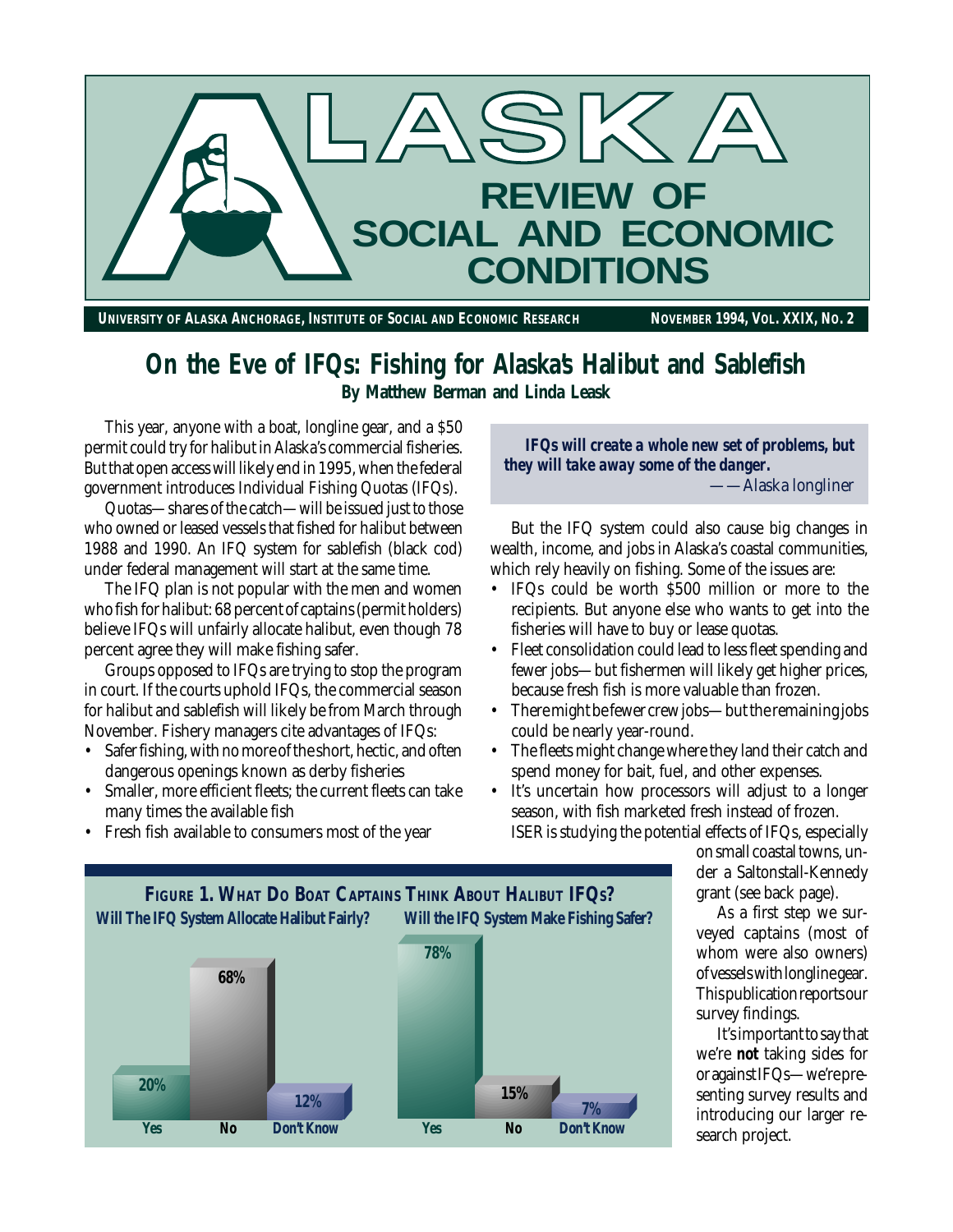The survey is the first phase of our larger study of the potential effects of IFQs. As our study continues, we'll use the survey results and other sources to answer a series of research questions (as discussed on page 20). This publication presents a picture of the Alaska halibut and sablefish fleets as they are today, just before the IFQ system goes into place. On pages 2 and 3 we briefly discuss IFQs and summarize some of our most interesting survey findings. The rest of the publication is in several parts:

- Broad descriptions of the sablefish and halibut fisheries
- Changes in the halibut fleet over time
- Snapshots of the Alaska halibut and sablefish fleets
- Existing halibut markets and potential changes
- Spending and income of the halibut and sablefish fleets
- Estimated potential value of IFQs

#### **WHO MANAGES HALIBUT AND SABLEFISH?**

Halibut is under the jurisdiction of the International Pacific Halibut Commission, created in 1923 by a joint treaty between the U.S. and Canada. The commission decides how much halibut the American and Canadian fleets can harvest each year and draws up regulations for the fishery. Management agencies in the U.S. and Canada decide how the catch will be taken. The North Pacific Fisheries Management Council manages halibut in Alaska waters; the Secretary of Commerce has to approve the council's management policies.

The North Pacific Fisheries Management Council also manages sablefish in federal waters off Alaska. The new IFQ program will apply only to sablefish taken with longline gear in federal waters. Sablefish within the three-mile limit are managed by the state government.

#### **ABOUT THE SURVEY**

In early 1994 we selected a random sample of commercial fishing boats with longline gear from the state's vessel license file. We tried to call the permit holders—who were the captains and in most cases also the owners—of boats that fished for halibut or sablefish in 1993.

We completed 391 interviews, which was a 69 percent completion rate. The results for the sample as a whole have a potential margin of error of  $\pm 4$  percentage points. When we break the sample down into smaller groups, the potential margin of error gets larger. In particular, we were only able to interview a small number of captains of the largest boats—so the results presented for the largest boats are less reliable.

*IFQs may be the best of worst worlds....I don't think a group of people should own all the resources in the ocean.*

Alaska longliner

## **WHY IFQS?**

For years, federal fishery managers have been cutting the commercial seasons and taking other measures to protect halibut and sablefish stocks as the fishing fleets grew. Today the seasons are down to two or three single-day openings a year. Nearly everyone recognizes that these very brief openings—often called derby fisheries—where thousands of boats go out, regardless of the weather, are inefficient and dangerous. Derby fisheries can also disrupt local economies because they produce an intense burst of activity followed by months of inactivity.

More than a decade ago federal managers wanted to limit access to sablefish and halibut fisheries—not only to protect the stocks but to deal with the economic problem of too many boats going after too few fish. But limiting access to a public resource is always a controversial move, and it is only recently that the U.S. Department of Commerce approved the management council's IFQ plan.

The two most common ways of limiting access to fisheries are limited entry—which limits the number of permits issued but not the catch of any given vessel—and individual quotas, which assign specific shares of the catch to each operator. There are other potential methods—for example, imposing taxes high enough to force less profitable vessels out of the fishery. However, the 1976 Magnuson Act (which extended U.S. jurisdiction to 200 miles offshore) prohibits federal managers from collecting revenues from fisheries. Even if federal law allowed such taxes, it's doubtful the management council would advocate them. It is, by design, an industry-dominated group that tries to protect the financial interests of its constituents.

Federal managers have cited several reasons for choosing IFQs, including the improved safety, efficiency, and product quality mentioned earlier. Halibut and sablefish are also better suited to an IFQ system than some other species. Stock levels can be predicted fairly well in advance, and so managers can determine individual quotas. Also, halibut and sablefish can be harvested during much of the year unlike, for instance, salmon and herring, which have to be harvested during brief, concentrated runs whose timing and size are less predictable.

*Whatever they do, somebody's going to get mad.* ——Alaska longliner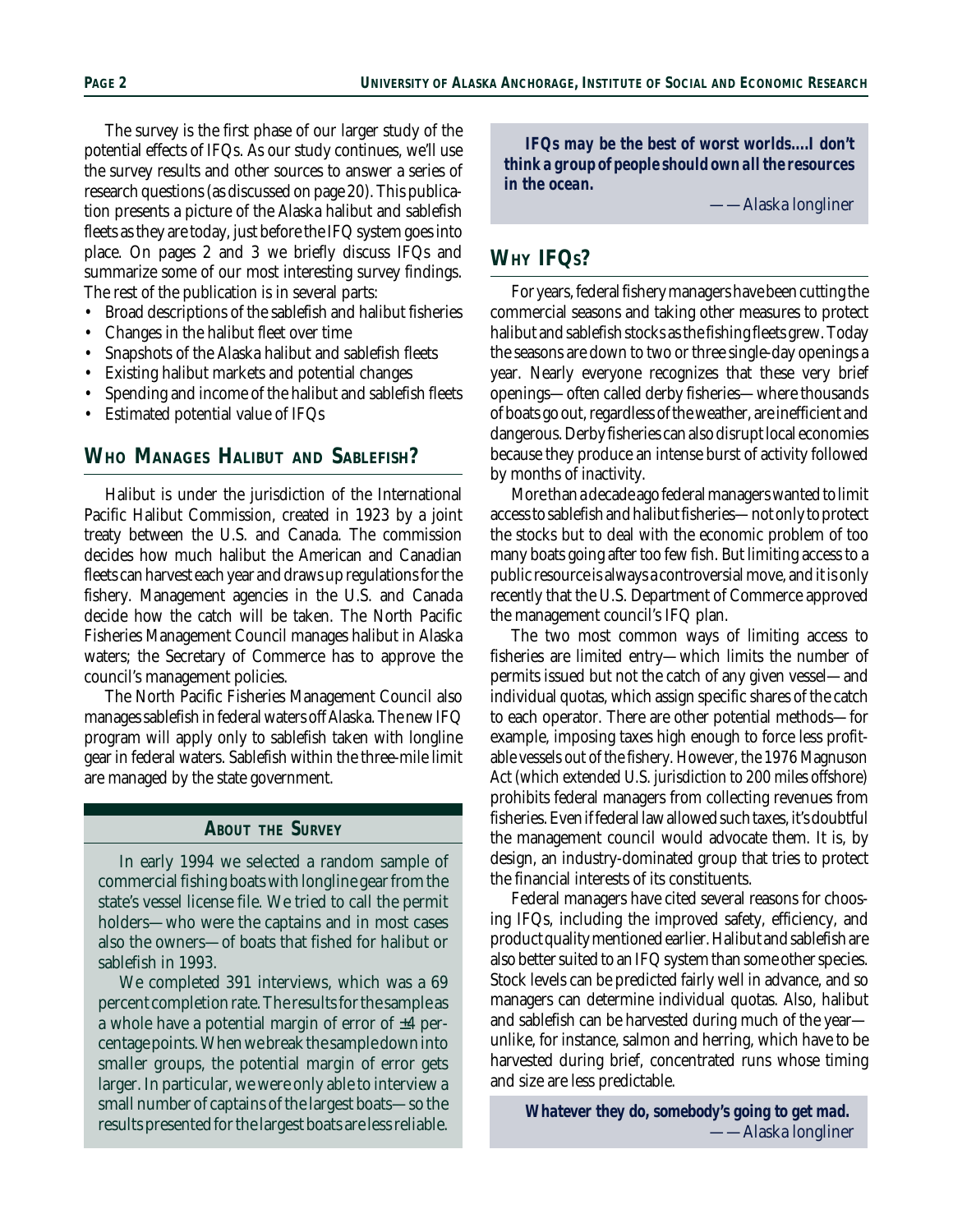### **HIGHLIGHTS OF FINDINGS**

- Three quarters of captains (permit holders) who fished for halibut in 1993 expect to get IFQs.
- Captains—both those who expect to get IFQs for halibut and those who don't—are sharply divided about what kind of halibut management system they'd prefer. Nearly 30 percent opt for IFQs, but 19 percent prefer the current open-access system and 17 percent limited entry. One quarter are divided among many choices.
- More than 40 percent of halibut boat captains (again including both those who expect to get IFQs and those who don't) believe the new system will leave them worse off, while only about one-quarter expect it to improve their finances.
- Ex-vessel prices (prices paid fishermen) for halibut in British Columbia in 1994 have averaged close to \$1.00 more per pound than in Alaska. An individual quota system began in B.C. in 1991, and much of the halibut there is now sold fresh.
- Prices in Alaska are not likely to increase as much as they did in B.C. Alaska produces about five times more halibut—and the market effects of that much fresh halibut are unknown. Also, B.C. is closer to markets.





### **HOW IMPORTANT ARE HALIBUT AND SABLEFISH TO ALASKA'S COASTAL COMMUNITIES?**

- Halibut openings in 1993 created more than 9,000 short-term jobs for residents of coastal towns. Sablefish openings created another 1,800 jobs.
- Crew members from coastal places were paid about \$21 million during halibut openings in 1993 and sablefish crews a roughly similar amount.
- The halibut and sablefish fleets in 1993 spent about \$65 million in coastal towns during all the fisheries they took part in (including not only halibut and sablefish but salmon, crab, and others).
- Halibut and sablefish landings at Alaska ports also create more jobs and income in processing plants, vessel equipment, supply, and repair businesses, and other sectors of the coastal economies.

## **FIGURE 3. BOAT CAPTAINS' PREFERENCES AND EXPECTATIONS**

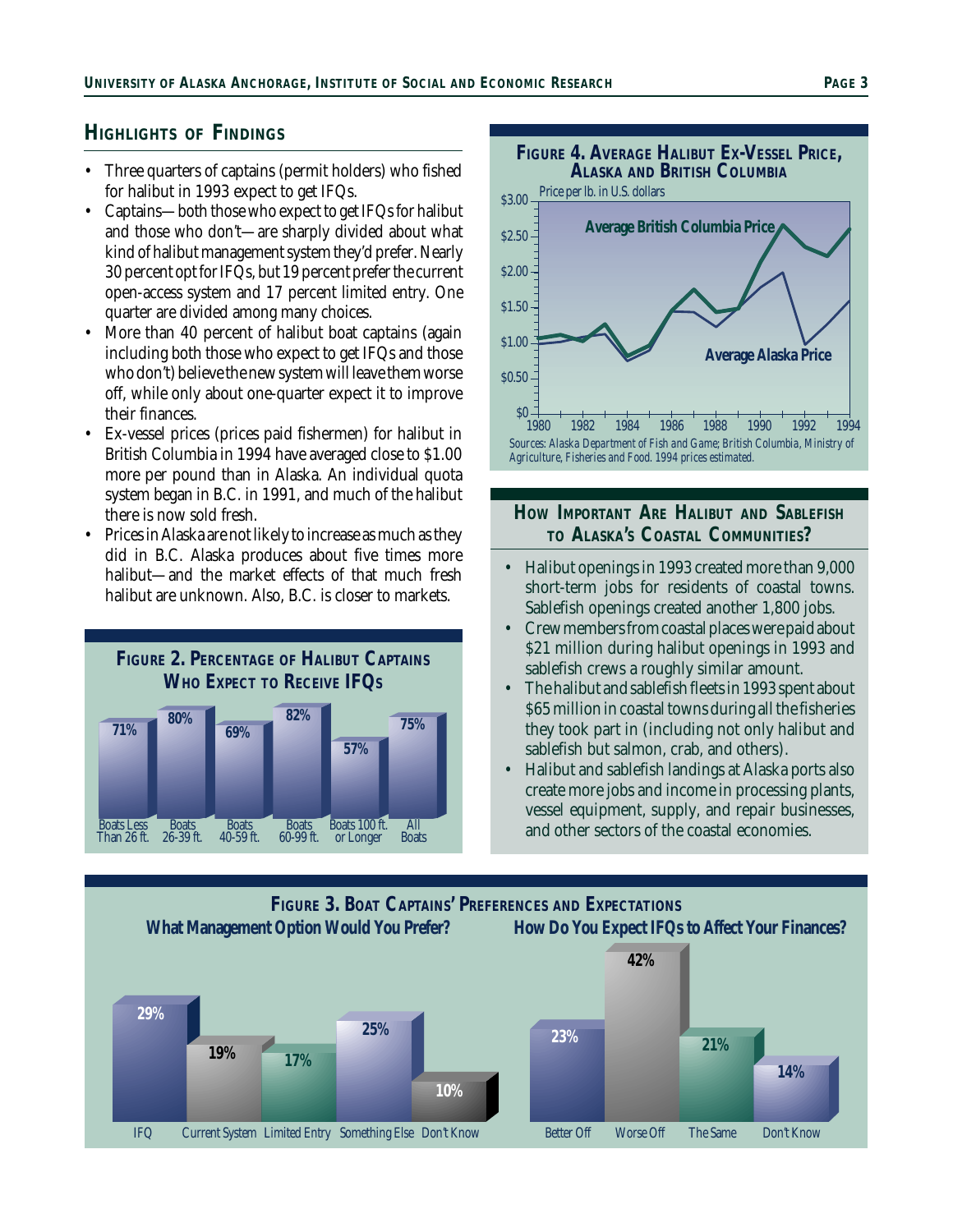# **FIGURE 5. PACIFIC HALIBUT IN THE 1990S**

**M**ost of the world's supply of Pacific halibut (close to 85 percent) comes from the waters off Alaska, with the richest halibut grounds in Pacific halibut (close to 85 percent) comes from the waters off the Gulf of Alaska. About 15 percent is taken off British Columbia and less than 1 percent along the U.S. west coast. Halibut are among Alaska's most valuable fish; the recent ex-vessel value has ranged from \$50 to \$100 million.

The adjacent map shows the boundaries of the halibut management areas. Recent annual harvests by U.S. and Canadian longline fleets have mostly ranged between 60 and 70 million pounds. Close to half the catch comes from the central Gulf of Alaska. The top port of delivery for halibut in the 1990s is Kodiak.

**74**

**Annual Harvests, 1985-1993** (In Millions of Pounds)

**67**

**62**

*Source: International Pacific Halibut Commission*

**56**

**70 69**

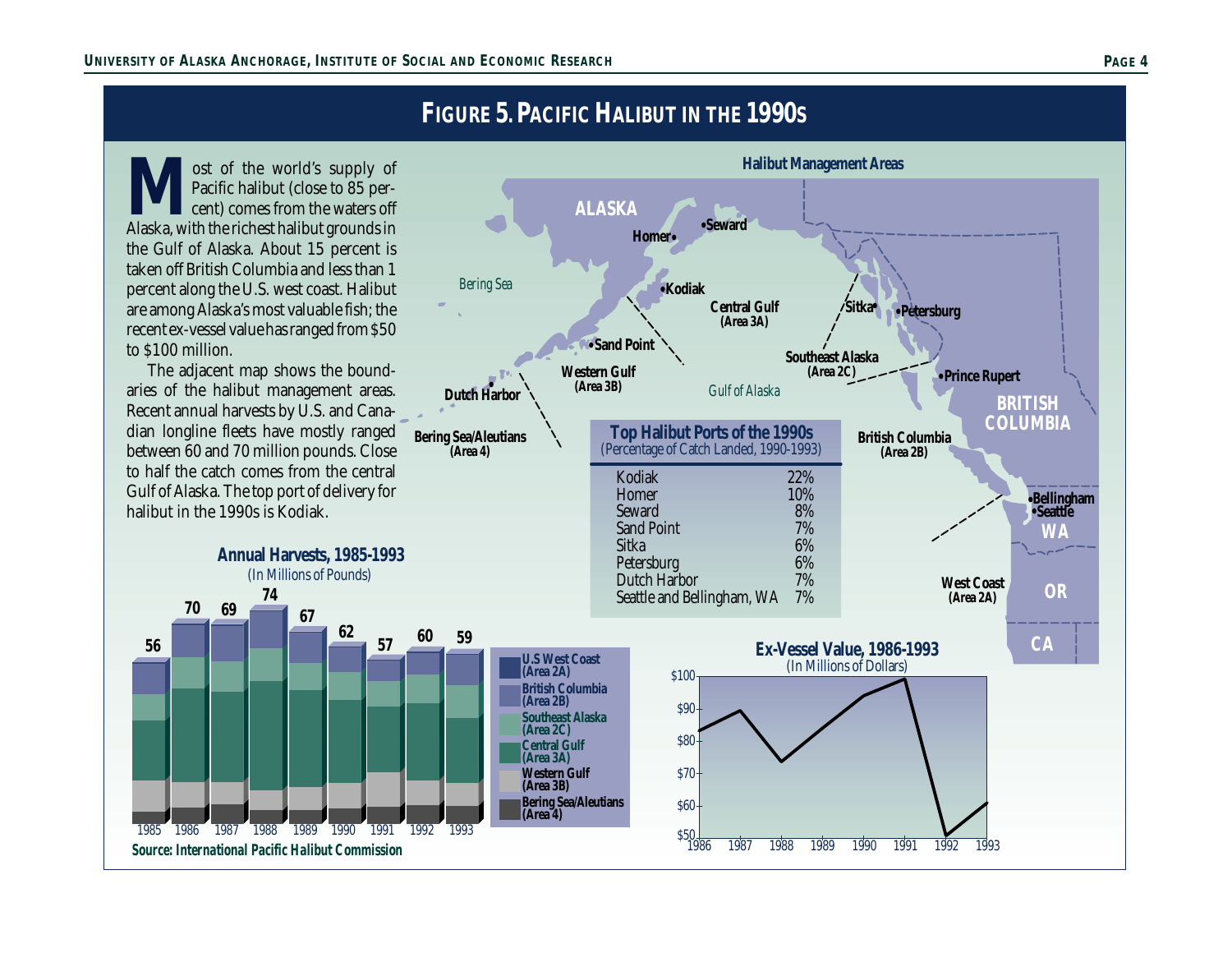# **FIGURE 6. ALASKA SABLEFISH IN THE 1990S**

**S**<br> **S** ablefish (black cod) is found in deep waters of Southeast Alaska's Inside Passage, the Gulf of Alaska, and the Bering Sea. As of the late 1980s, Alaska supplied about three fourths of ablefish (black cod) is found in deep waters of Southeast Alaska's Inside Passage, the Gulf of Alaska, and the Bering Sea. As of the the U.S. sablefish catch and more than half the world catch. It commands much higher prices than most groundfish. In recent years the annual Alaska harvest has ranged from 50 to 80 million pounds and the ex-vessel value from \$40 to \$80 million. Much of the U.S. sablefish catch is exported to Japan.

Most sablefish in Alaska is under the jurisdiction of the U.S. government; federal management areas are shown in the adjacent map. (Some sablefish is within the 3-mile limit and falls under state jurisdiction.) About 90 percent of Alaska sablefish is taken with longline gear.





*Source: U.S. Department of Commerce, National Oceanic and Atmospheric Administration, National Marine Fisheries Service*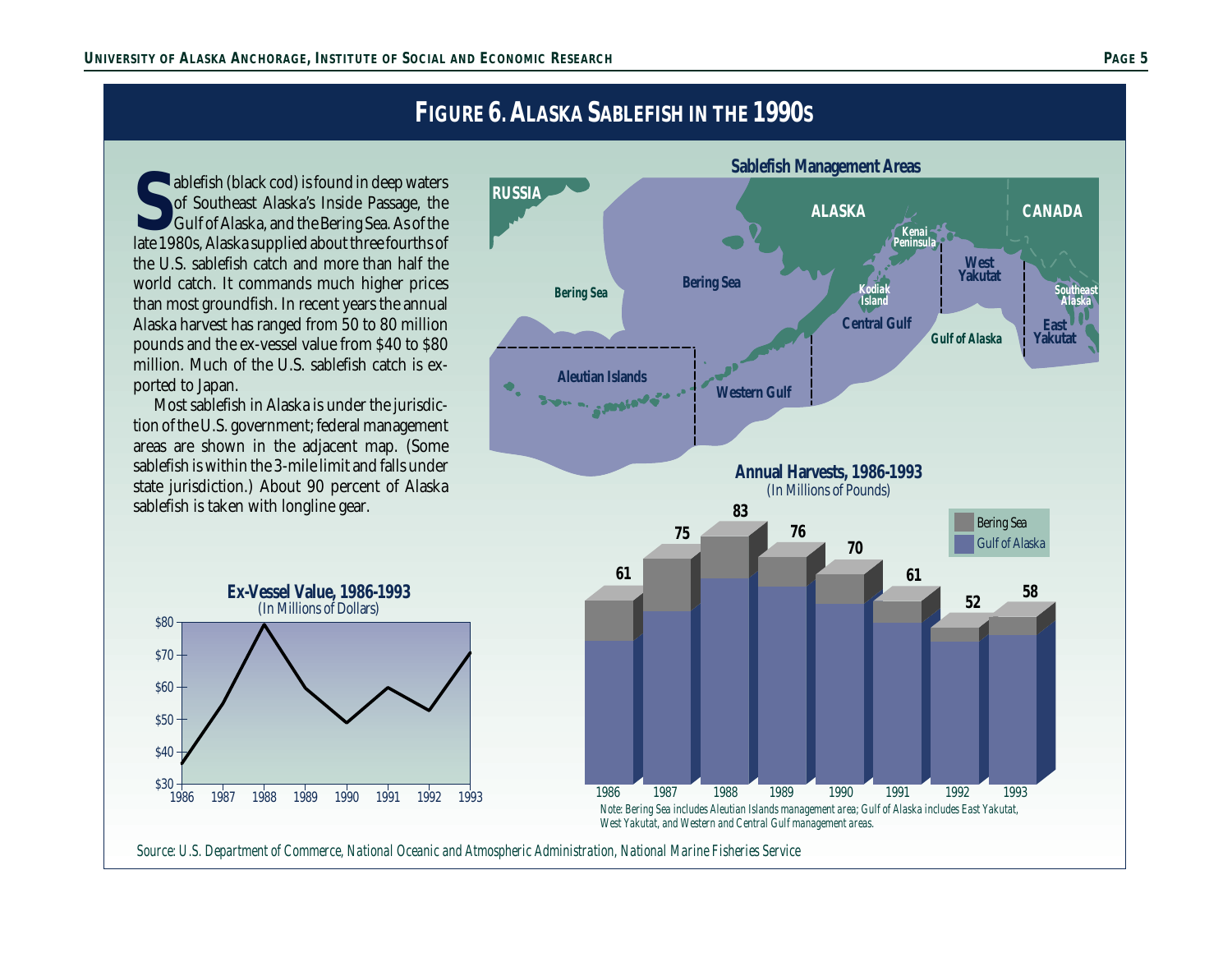## **THE PACIFIC HALIBUT FISHERY OVER TIME**

**E**arly in the century the annual halibut catch ranged above 70 million pounds, but by the **early 1930s it had dropped below 50 million** pounds. After that it began climbing; in 1960 it was again near 70 million pounds. But then the catch fell into a steep decline, and by 1974 U.S. and Canadian fleets brought in barely 20 million pounds.

Halibut stocks do naturally fluctuate, but the International Pacific Halibut Commission has also attributed the 1970s crash in halibut stocks to several causes: (1) overfishing by the Japanese longline fleet, which was allowed to fish in the eastern Bering Sea in the mid-1960s under terms of an international treaty; (2) a sharp increase in incidental catch—bycatch—of halibut by foreign and domestic vessels harvesting other kinds of fish; (3) a growing and more efficient halibut fleet; and (4) the commission's failure to cut the allowable catch quickly enough and sharply enough, in part because it lacked information about the growing bycatch and other changes. In the late 1970s stocks began to recover and the catch reached a peak of 74 million pounds in 1988. Stock recovery was helped by changes in fishing regulations and reduced catch limits and by the extension of U.S. territorial waters to 200 miles offshore. How much bycatch to allow—and how to accurately monitor that catch remain controversial today.

These prices are an average of real (adjusted for inflation) prices paid U.S. and Canadian fishermen. Prices more than doubled as the depression of the 1930s ended, but after that stayed within a fairly inflation) prices paid U.S. and Canadian fishermen. Prices more than doubled as the depression narrow range until the 1970s. Then the crash in halibut stocks quadrupled prices. Those very high prices didn't last long. In the 1980s prices mostly averaged about 30 percent more than in the 1960s. Average prices were down sharply in 1992—but that average conceals a sharp price increase in British Columbia, where an individual quota system has been in place since 1991 ( as discussed on page 13).



#### **FIGURE 7. PACIFIC HALIBUT CATCH, 1930-1993**

The proportions of the catch taken by the U.S. and the Canadian fleets changed dramatically in the 1970s, when both countries extended their territorial jurisdictions to 200 miles offshore. Canadian vessels, which had formerly fished off Alaska, were restricted to British Columbia waters; their share of the catch dropped from nearly 50 percent in the 1960s to around 15 percent today.

#### **FIGURE 8. HALIBUT CATCH AND PRICES, 1932-1993**



*Note: Catch includes bycatch. Prices are average of prices paid U.S. and Canadian fishermen. Source: International Pacific Halibut Commission*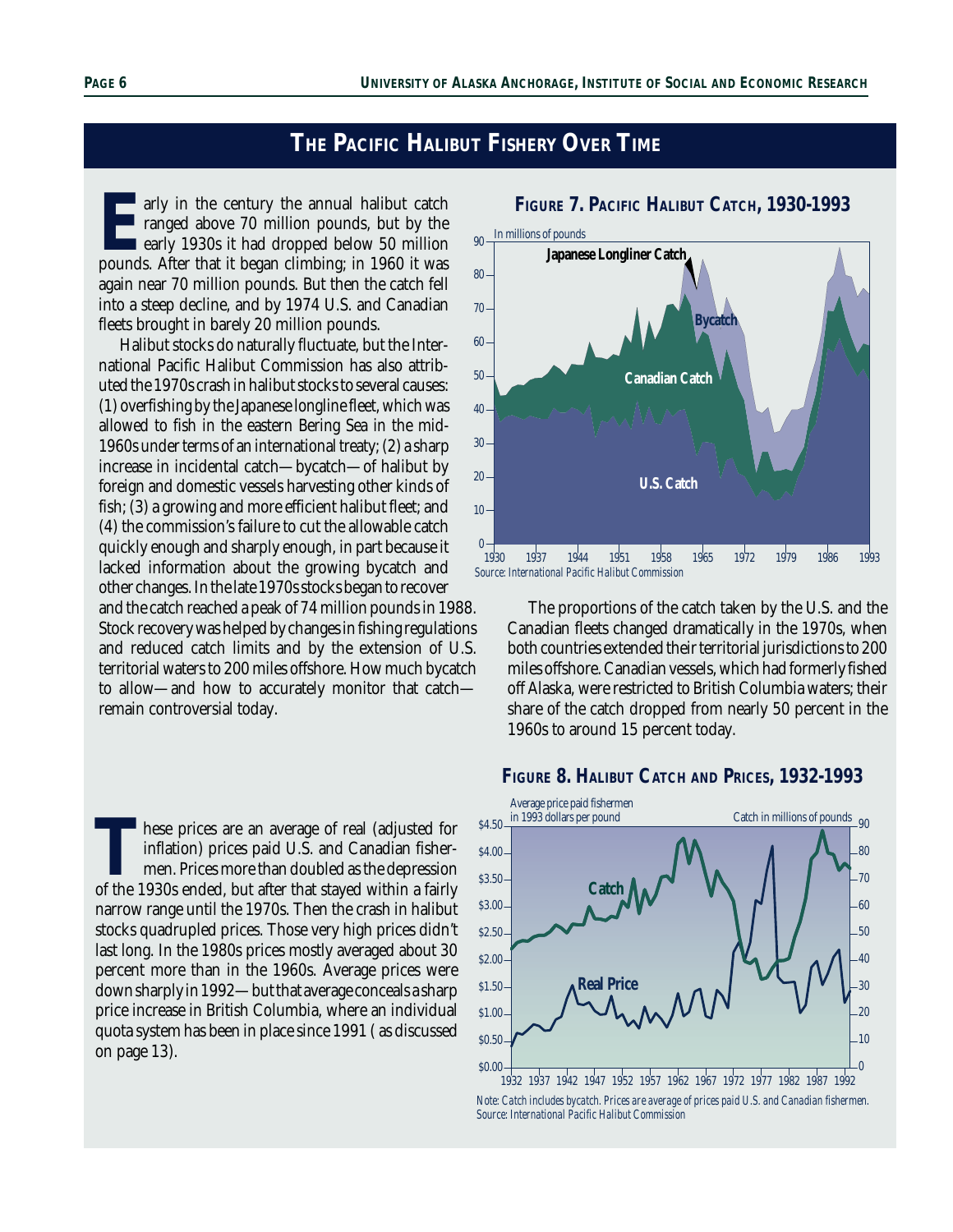**S**ixty years ago, the commercial halibut season lasted most of the year. Even in 1970 the season lasted 150 days. After that, halibut stocks crashed, the fleet grew rapidly, and gear became more efficient. In recent times most of the year. Even in 1970 the season lasted 150 days. After that, halibut stocks crashed, the fleet grew rapidly, and gear became more efficient. In recent times halibut stocks have recovered but the fleet takes the allowable catch in two or three days. The season shown in Figure 9 is for the central Gulf of Alaska region. Open periods are set for each management region, but changes in the Gulf of Alaska season reflect a general pattern in Alaska waters. In British Columbia, the Canadian halibut fleet has been under an individual quota program since 1991. Vessels can harvest their quotas any time between March and October.

For some of the time between the 1930s and the early 1970s, fishermen's organizations set up voluntary programs to keep the halibut catch from being taken too quickly. They agreed to stay in port a specific number of days between trips and in some cases to limit their catch, depending on crew size. But the halibut commission reports that such voluntary programs ended in the 1970s, as more and more vessels came into the fishery.

The number of longline vessels in the U.S.<br>
halibut fleet doubled between 1975 and<br>
1979, increasing from 1,000 to more than<br>
2,000. High prices drew boats into the fleet during halibut fleet doubled between 1975 and 1979, increasing from 1,000 to more than that time, but other factors also contributed. Both the U.S. and Canada extended their territorial waters to 200 miles offshore. Canadian vessels that had formerly fished in Alaska waters could no longer do so—which American fishermen probably saw as an opportunity. Also, the State of Alaska established a limited entry program for the salmon fisheries—and it's likely that some fishermen who could not enter the salmon fishery turned to halibut. The American fleet continued to grow sharply into the early 1980s, peaking at more than 3,600 vessels in 1983 and then dropping the following year as halibut prices plunged. After 1985 the halibut commission stopped reporting

total U.S. fleet size. ISER estimates that in 1993 about 3,700 vessels fished for halibut in Alaska and off the U.S. west coast.

The Canadian fleet, like the U.S. fleet, grew sharply in the late 1970s, jumping from about 350 vessels to nearly 850 just between 1975 and 1977. Then, when Canadian vessels were excluded from U.S. waters, the Canadian government



**FIGURE 9. HALIBUT CATCH AND SEASON, 1932-1993 (CENTRAL GULF SEASON)**

**FIGURE 10. U.S. AND CANADIAN HALIBUT FLEETS, 1975-1993** 4,000 Number of vessels



limited entry to the B.C. fishery. By 1979, the B.C. fleet had dropped to around 400. The fleet size remained near 400 until 1993, when it dropped to 350. The B.C. fleet has been under an Individual Vessel Quota (IVQ) system since 1991. The drop in fleet size might mean some quota holders are leasing their quotas to others rather than fishing.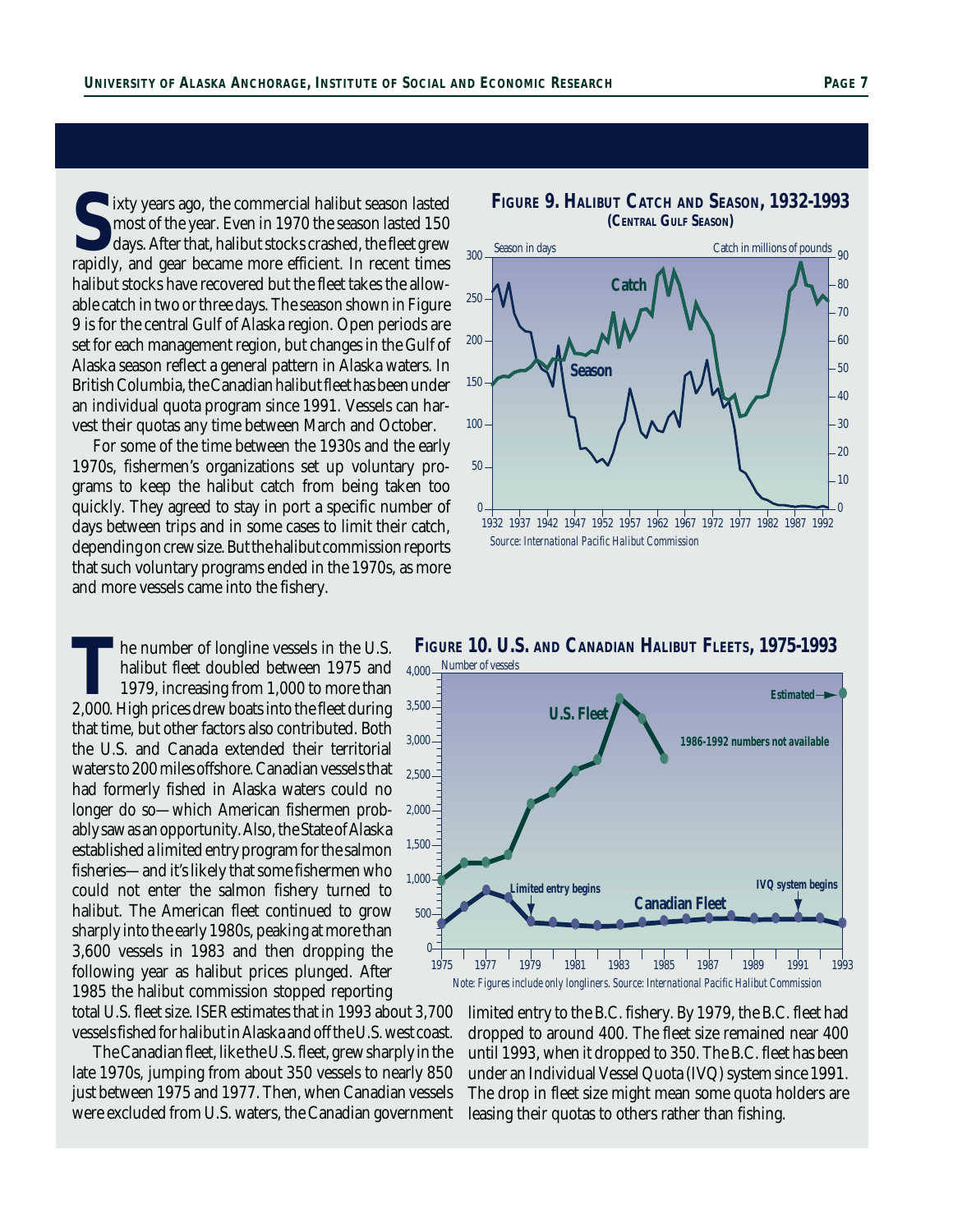## **THE PACIFIC HALIBUT FISHERY OVER TIME**

More vessels of all sizes joined the U.S. halibut<br>fleet over the past 15 years, but it was num-<br>longer—that increased the most. In 1977, the largest fleet over the past 15 years, but it was numbers of the biggest vessels—those 56 feet or longer—that increased the most. In 1977, the largest vessels made up just 3 percent of the U.S. fleet. By 1985, the big boats had doubled their share to 7 percent. By 1993, they made up an estimated 16 percent of the fleet—five times more than in 1977.

Numbers of mid-size vessels (40 to 55 feet) also increased rapidly, growing from 10 percent in 1977 to 15 percent in 1985 and an estimated 30 percent in 1993. Still, that growth was not as rapid as that in the bigger boats.

The smallest boats (under 40 feet) still made up more than half the fleet in 1993, but that was down from roughly 87 percent in 1977. Also, while there were more small boats in 1993 than there had been in 1977, there were fewer than in 1985—so between 1985 and 1993 both the number and the percentage share of small boats dropped.

**T**he U.S. halibut catch in 1977 (when halibut stocks were still in decline) was only 13 million pounds. It was divided almost evenly among small, medium, and large vessels.

By 1985, when stocks had recovered, the total catch was three times higher, and the largest boats had the biggest share of the catch (43 percent), while the midsize boats took 31 percent and the smallest 26 percent.

By 1993, the largest vessels brought in more than half the catch, the mid-size boats 30 percent, and the smallest boats 17 percent.

## **FIGURE 11. ESTIMATED COMPOSITION OF U.S. HALIBUT FLEET**



**FIGURE 12. U.S. HALIBUT CATCH BY SIZE OF VESSEL (IN MILLIONS OF POUNDS)**



*Note: Composition of halibut fleet and catch by vessel size are estimated for 1977 and 1985. Until 1985 the International Pacific Halibut Commission reported vessel size by tons and after 1985 by feet. We converted tons to feet based on vessel weight and length information from 1993 vessel licenses. The 1993 fleet composition is an ISER estimate, based on adjusted IPHC figures.*

*Source: International Pacific Halibut Commission*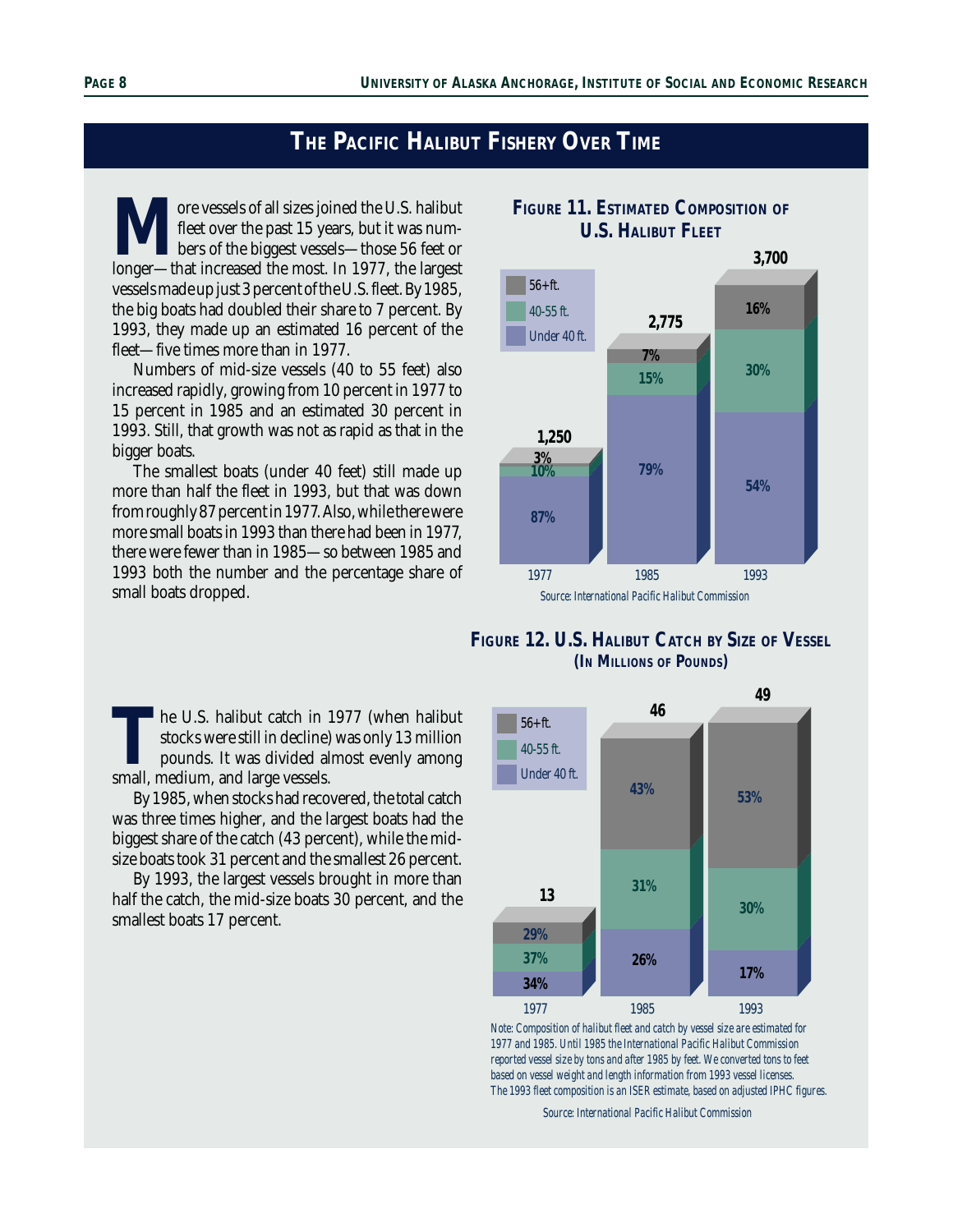## **THE ALASKA HALIBUT FLEET TODAY**

bout 3,460 vessels fished for halibut in Alaska<br>
waters during the brief open periods in 1993.<br>
half are under 40 feet—but the share of bigger vessels waters during the brief open periods in 1993. Many halibut boats are small—an estimated increased rapidly in the past 15 years.

The size and composition of the Alaska halibut fleet in 1993 are estimates we arrived at by adjusting regional vessel counts published by the International Pacific Halibut Commission. The commission doesn't provide a total estimate for the fleet that takes into account boats that fished in more than one region. ISER plans to refine our estimate later, after more analysis of data on landings.

In 1993 about 85 percent of the vessels in the fleet had home ports in Alaska and 15 percent outside the state, largely in Washington.

## **FIGURE 13. ESTIMATED COMPOSITION OF ALASKA HALIBUT FLEET, 1993\* Boats Less Than 26 ft. (14%) Boats 26-39 ft. (40%) Boats 40-55 ft. (30%) Boats 56+ ft. (16%) Total Estimated Boats: 3,457**

*\*Based on the International Pacific Halibut Commission's 1993 count of boats by region. We used ISER 1993 survey results to estimate fleet size.*



In 1993, the ex-vessel value of Alaska halibut was \$61 million. Crew payments (crews are mostly paid in shares) took nearly half. Operating expenses—fuel, gear, bait, and food—took 17 percent. n 1993, the ex-vessel value of Alaska halibut was \$61 million. Crew payments (crews are mostly paid in shares) took nearly half. Operating ex-Boat owners pay most of the operating costs, but crew members pay some. What crew members pay has been deducted from their share and included under expenses in Figure 14. Another 3 percent was paid to hired captains, and captains who leased boats paid owners 4 percent. The rest—about 27 percent—was the operators' share. Out of that 27 percent, operators (captains who are also mostly owners) still have to pay their fixed costs like boat payments and insurance.



**O**perators of small boats didn't make much from halibut fishing in 1993. We estimate that on average, after paying crew shares and other expenses, operators of the smallest boats (under 26 from halibut fishing in 1993. We estimate that on average, after paying crew shares and other feet) actually lost money. That's an average—it doesn't mean that all small boat operators lost money. Operators of boats between 26 and 60 feet made on average a few thousand dollars. Operators of the largest boats made on average more than \$23,000.

#### **FIGURE 14. HALIBUT EX-VESSEL VALUE, 1993 FIGURE 15. AVERAGE OPERATOR'S SHARE, 1993**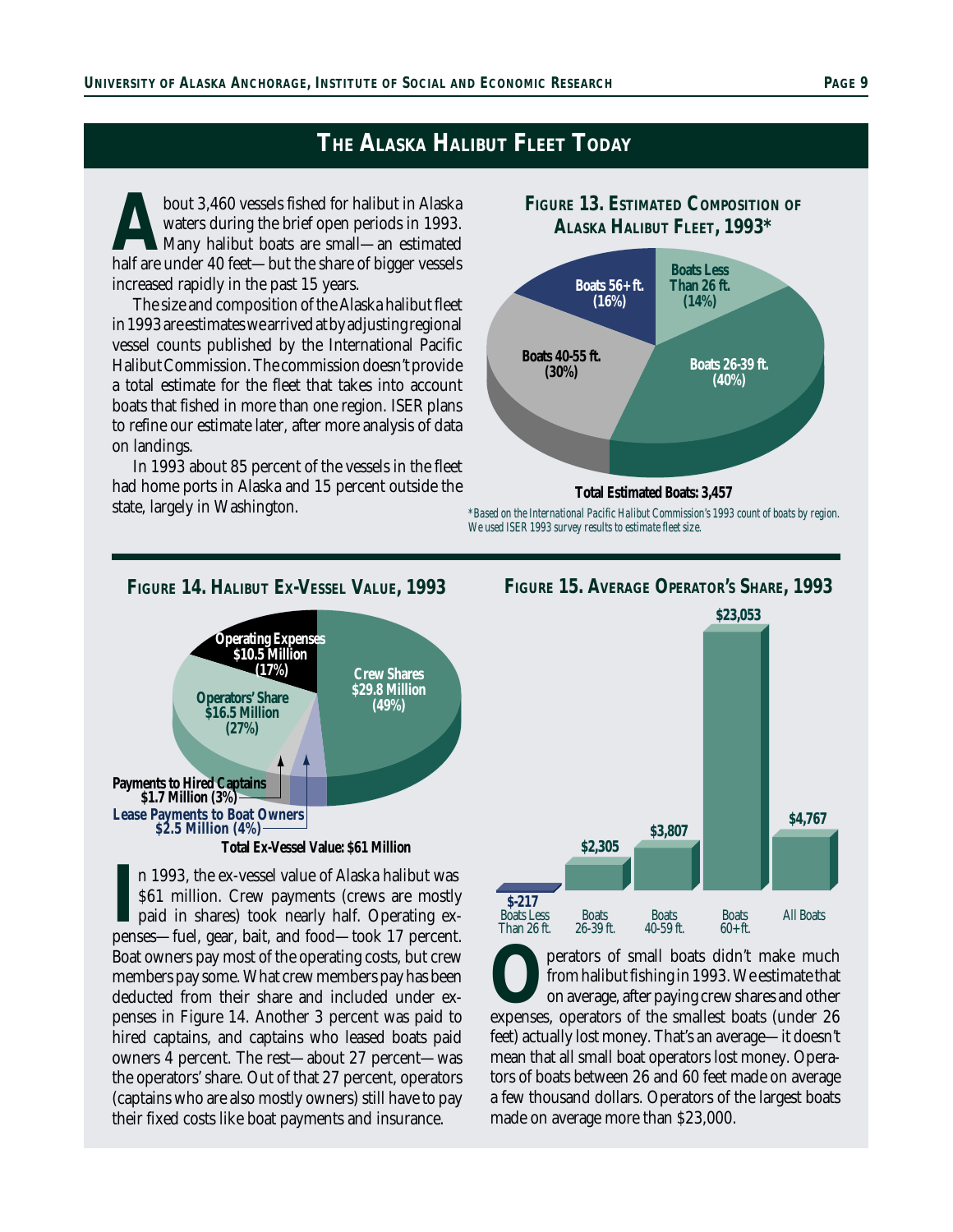## **THE ALASKA HALIBUT FLEET TODAY**

With the halibut season open only a few days per year, most halibut vessels—especially the larger ones—fish for a number of other things besides halibut. Figure 16 shows what percentage of halibut boats year, most halibut vessels—especially the larger ones—fish for a number of other things besides fished for various other species in 1993. Nearly three quarters of halibut boats also fished for salmon, close to half

for Pacific cod, a third for sablefish, and nearly a quarter for crab. More than 15 percent also fished for shrimp and other shellfish and herring.

What else halibut boats fish for varies a lot among boats of different sizes. Most of the smaller boats fish for salmon and the largest boats for sablefish, Pacific cod, and crab.



#### **FIGURE 16. WHAT ELSE DO HALIBUT BOATS FISH FOR? (PERCENTAGE OF HALIBUT BOATS THAT ALSO FISH FOR OTHER SPECIES)**

II n 1993 more than half of halibut landings were made in Alaska's larger coastal communities, and close to 40 percent were made at ports in small coastal towns. About 5 percent of landings were made outside Alaska, mostly n 1993 more than half of halibut landings were made in Alaska's larger coastal communities, and close to 40 percent were made at ports in small coastal towns. About Seattle or Bellingham. The share of halibut landings made in small coastal places varied with the size of the vessel. Midsize vessels made about a third of their landings in small places and the smallest boats made more than half. Notice that the share of landings is not the same as the share of the total catch. Most of the catch is delivered to large ports. What we see in Figure 17 is that many landings, but of smaller quantities of halibut, go to small ports.

## **FIGURE 17. WHERE DO HALIBUT BOATS OFFLOAD THEIR CATCH?\***





*\*Large coastal communities are Kodiak, Homer, Seward, Anchorage, and Kenai in Southcentral Alaska; Juneau, Ketchikan, Petersburg, and Sitka in Southeast Alaska; and Dutch Harbor in Western Alaska. All other coastal towns are included in the category of small coastal communities.*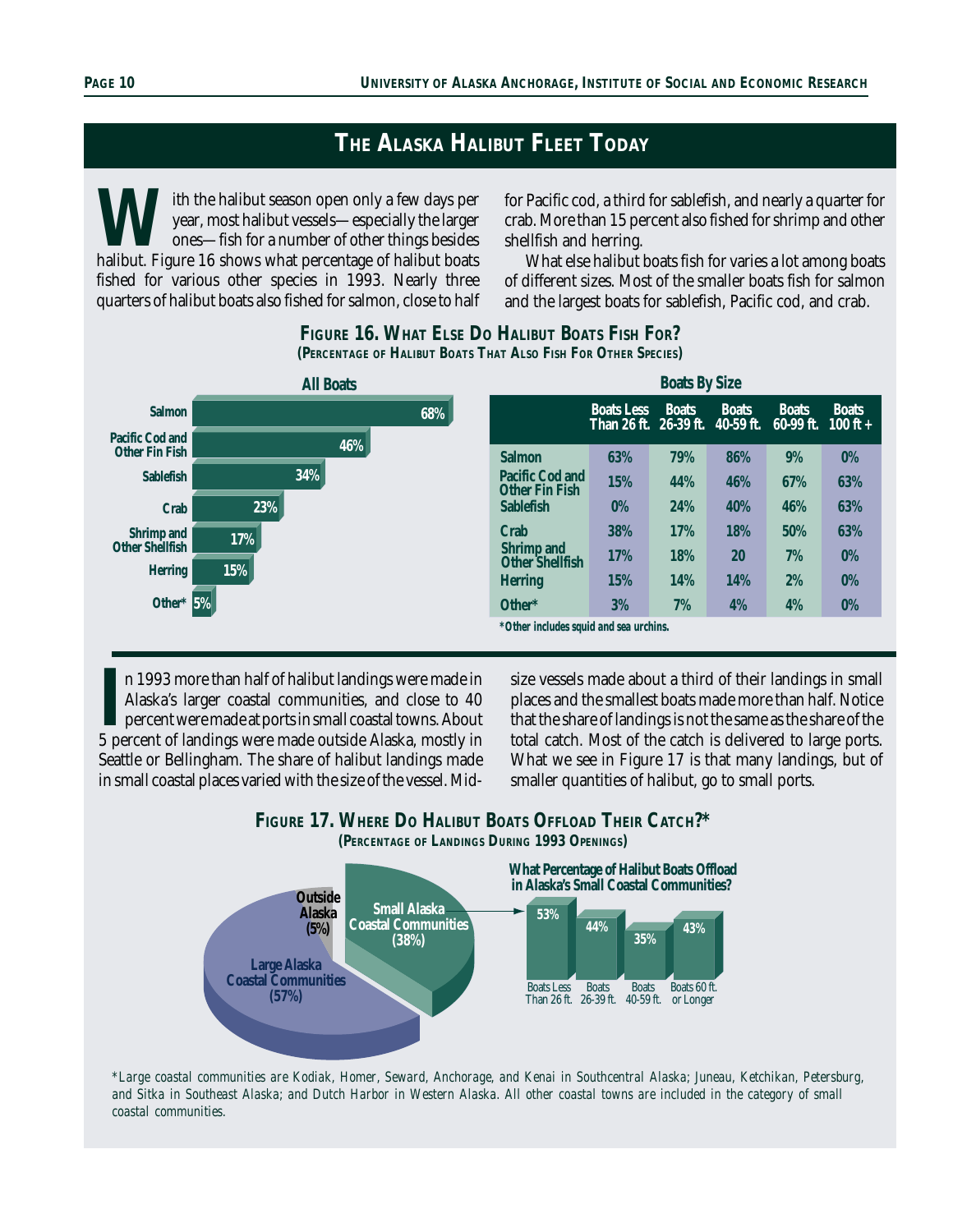

*For definition of large and small communities, see note, Figure 17.*

**A**lmost everybody on boats of all sizes was paid by crew share in 1993. Some of the smallest boats had no crew. Some crew members—mainly on small boats and mostly related to the captain—weren't paid at all.

On average 2 to 6 crew members were paid with shares. Shares ranged from 27 percent of the gross on the smallest boats to 9 percent on the largest. Many crew members also paid some operating expenses from their shares.

Many crew members (35 to 54 percent) had relatives who fished before they did. Half the crew members on small boats and one quarter on mid-size boats in 1993 were related to the captain. On the largest boats, only about 5 percent of the crew members were related to the captain.

| TABLE 1. HOW ARE HALIBUT CREWS RELATED? |  |
|-----------------------------------------|--|
|-----------------------------------------|--|

|                                       | <b>Boats Less</b> | <b>Boats</b> | <b>Boats</b> |     | Boats Boats 100 ft. All<br>Than 26 ft. 26-39 ft. 40-59 ft. 60-99 ft. or Longer Boats |     |
|---------------------------------------|-------------------|--------------|--------------|-----|--------------------------------------------------------------------------------------|-----|
| % Related to<br>the Captain           | 57%               | 45%          | 22%          | 8%  | 5%                                                                                   | 41% |
| % with Relatives<br><b>Who Fished</b> | 54%               | 35%          | 50%          | 46% | 35%                                                                                  | 44% |

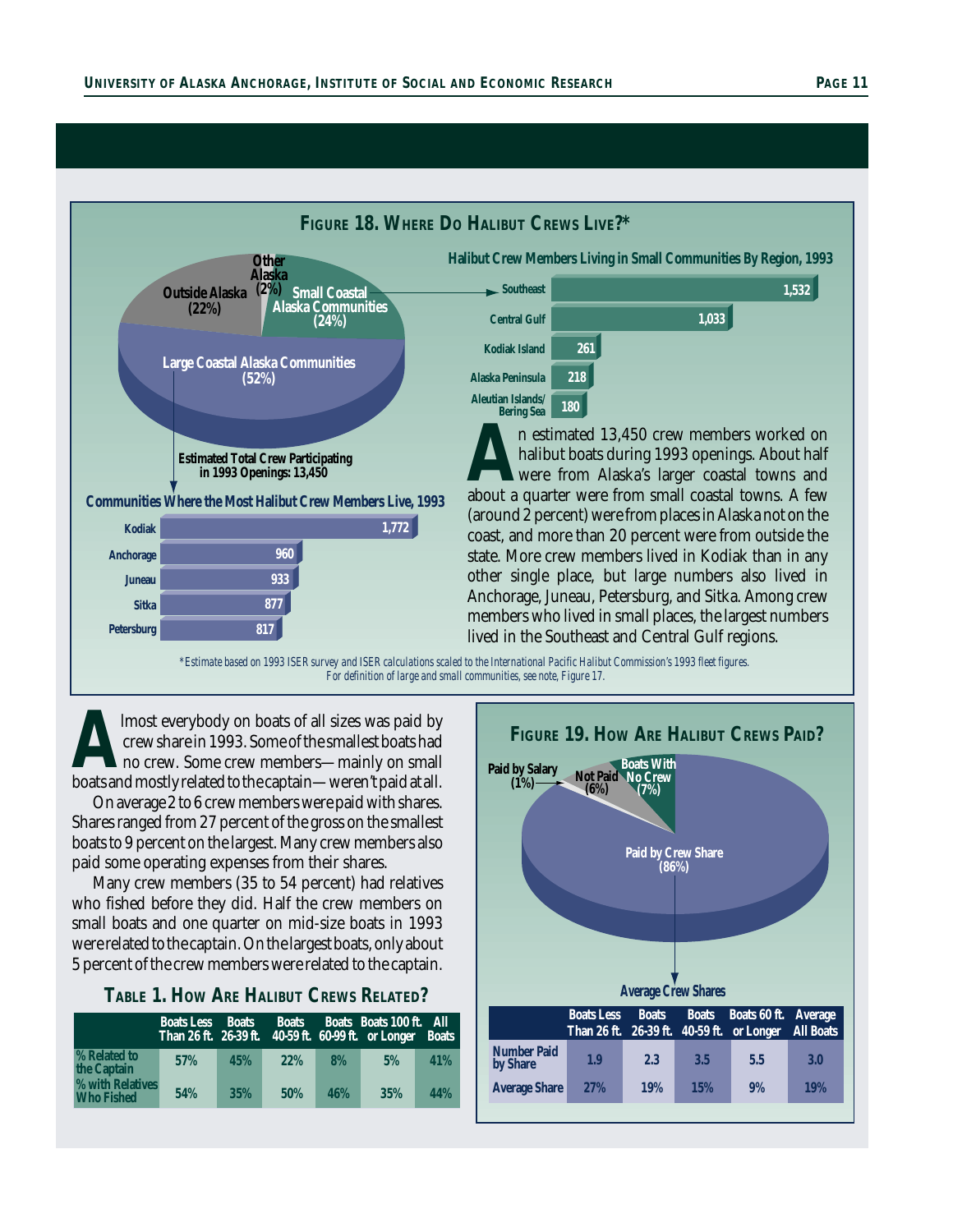## **MARKETS FOR ALASKA'S HALIBUT**

**How might the IFQ program change markets for Alaska's halibut? The two biggest issues are how the program is likely to affect the price of halibut, and whether people will eat more halibut when it's available** Alaska's halibut? The two biggest issues are how the program is likely to affect the price of halibut, and fresh for much of the year.

We can't answer those questions comprehensively, but as our research continues we'll be examining them more. We can describe current markets for Alaska halibut, talk about the effects of the halibut quota system in British Columbia, and discuss what might happen in Alaska

The biggest difference (and it's a very big one) between the Alaska and the British Columbia halibut fisheries is that much more—five times more—halibut comes from Alaska. That means the amount of fresh halibut on the market will be much larger when Alaska's program goes into effect.

Figure 20 shows where Alaska's halibut goes today. In 1992—the most recent year for which we have complete figures—more than 80 percent was eaten in the U.S. and just 2 percent was exported, mostly to Japan. (What doesn't show up in the figure is the exchange of halibut between the U.S. and Canada; we export some of ours to them, but import more of theirs.)



Only a small share—an estimated 10 percent—of Alaska's halibut is eaten fresh; most is frozen because millions of pounds are caught in single-day openings. Figure 21 shows how U.S. holdings of frozen halibut peak right after the brief summer and fall openings and then steadily decline until the next openings, dropping to near zero every spring.

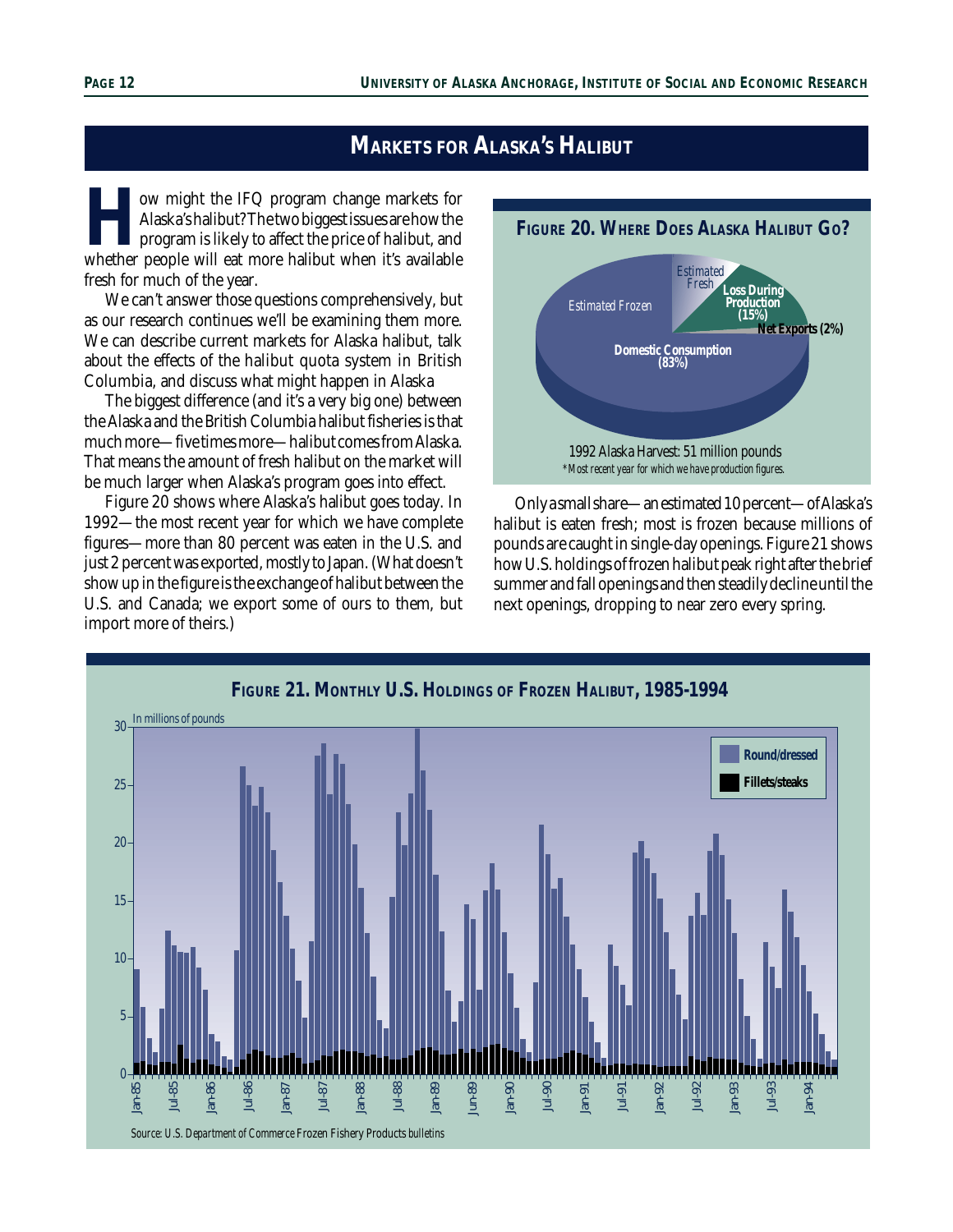

Variation in the year-to-year supply of halibut isn't as great as it is for, say, salmon or crab. Recently the annual catch has ranged between 60 and 70 million pounds.

The supply of halibut naturally influences the price; the price paid fishermen quadrupled in the late 1970s when halibut stocks hit all-time lows. Figure 22 looks at how the monthly wholesale price of fresh and frozen halibut varies with the supply, as measured by the harvest in specific months. The price of fresh halibut dips during peak U.S. harvest times. (Fresh halibut from British Columbia is available from March to October). The price of frozen halibut climbs higher in the winter, as the supply drops.

Figure 23 compares ex-vessel prices (prices paid fishermen) for halibut in Alaska and British Columbia from 1980 through 1994. Historically, prices in Alaska and British Columbia were close, although they were usually a bit higher in British Columbia. That's because British Columbia is closer to U.S. and Canadian markets—so transportation costs from British Columbia are lower, which has often meant higher prices for B.C. fishermen.

But since 1991 there has been a much bigger difference between Alaska and Canada prices. That's when Canada started an individual quota system for British Columbia halibut. Fresh fish sells for more than frozen, and a big share

of the British Columbia catch is now sold fresh—since it's taken over a period of months rather than days. We estimate that in 1994 B.C. fishermen were paid nearly a dollar more per pound.

So what can Alaska fishermen expect? That's impossible to predict, because there's no precedent for so much fresh fish suddenly coming on to the market. Economic theory suggests that several things are most likely to happen in the short run: (1) prices paid Alaska fishermen will increase somewhat, since fresh fish is more valuable; (2) wholesale prices of fresh halibut will decline somewhat, since the supply will be greater; and (3) prices for frozen halibut may increase, since there will be less of it.

It's unlikely that prices in Alaska will increase as much as they did in British Columbia—because Alaska

halibut will add so much to the market. In fact, the much bigger supply of fresh halibut will probably push down exvessel prices in British Columbia. Over the long term, it's possible that when fresh halibut is available most of the year, the market for halibut will grow. People might eat more, creating more demand and helping increase prices.

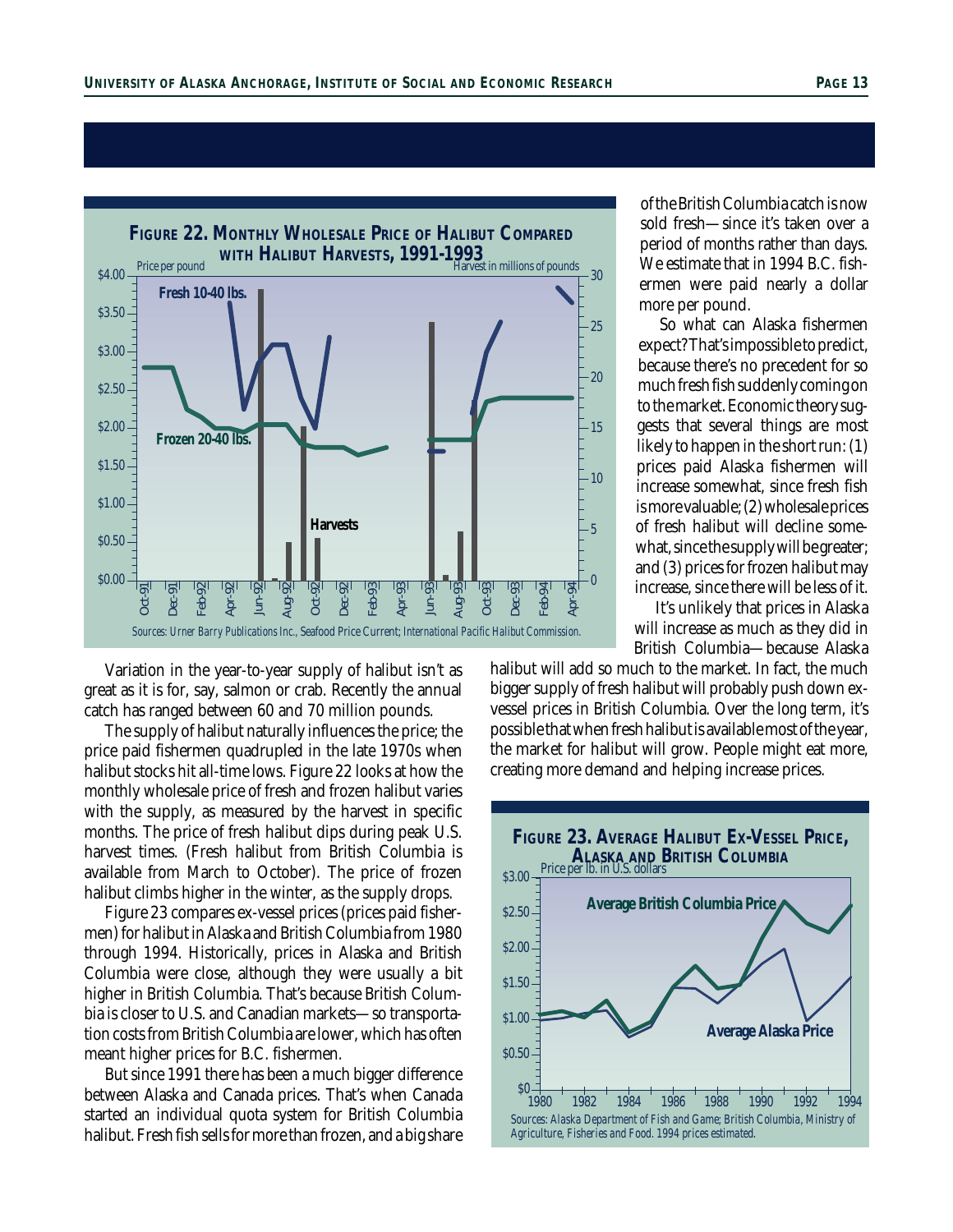## **THE SABLEFISH FLEET TODAY**

#### **FIGURE 24. ESTIMATED COMPOSITION OF SABLEFISH FLEET, 1993**

The sablefish fleet has fewer and generally larger boats<br>than the halibut fleet. Only 40 percent of the boats<br>that fished for sablefish in 1993 were under 40 feet,<br>as compared with 54 percent of boats that fished for halib than the halibut fleet. Only 40 percent of the boats that fished for sablefish in 1993 were under 40 feet, (Almost all sablefish boats also fish for halibut, but only about a third of the boats that fish for halibut also fish for sablefish.) In 1993, an estimated 740 boats fished for sablefish in Alaska waters under federal regulation. Additional boats fished for sablefish within the three-mile limit, in waters managed by the state government. Those state fisheries will not be affected by federal IFQs.

The ex-vessel price of sablefish nearly doubled<br>between 1990 and 1993, and early information<br>shows another sharp increase in 1994. The ex-vessel<br>value of sablefish from Alaska waters was close to \$71 million between 1990 and 1993, and early information shows another sharp increase in 1994. The ex-vessel in 1993. More than half that value went for crew payments. Operating expenses (fuel, bait, gear, and food) took about 6 percent. Payments to hired captains and lease payments captains made to owners made up another 7 percent. The remaining 33 percent was the operators' (captains who were also mostly owners) share. The average operator's share from the 1993 season was \$31,400. Out of that share, the operators still had to meet fixed expenses like boats payments, maintenance costs, and insurance.



### **FIGURE 25. EX-VESSEL PRICE OF SABLEFISH FROM ALASKA WATERS, 1986-1993**





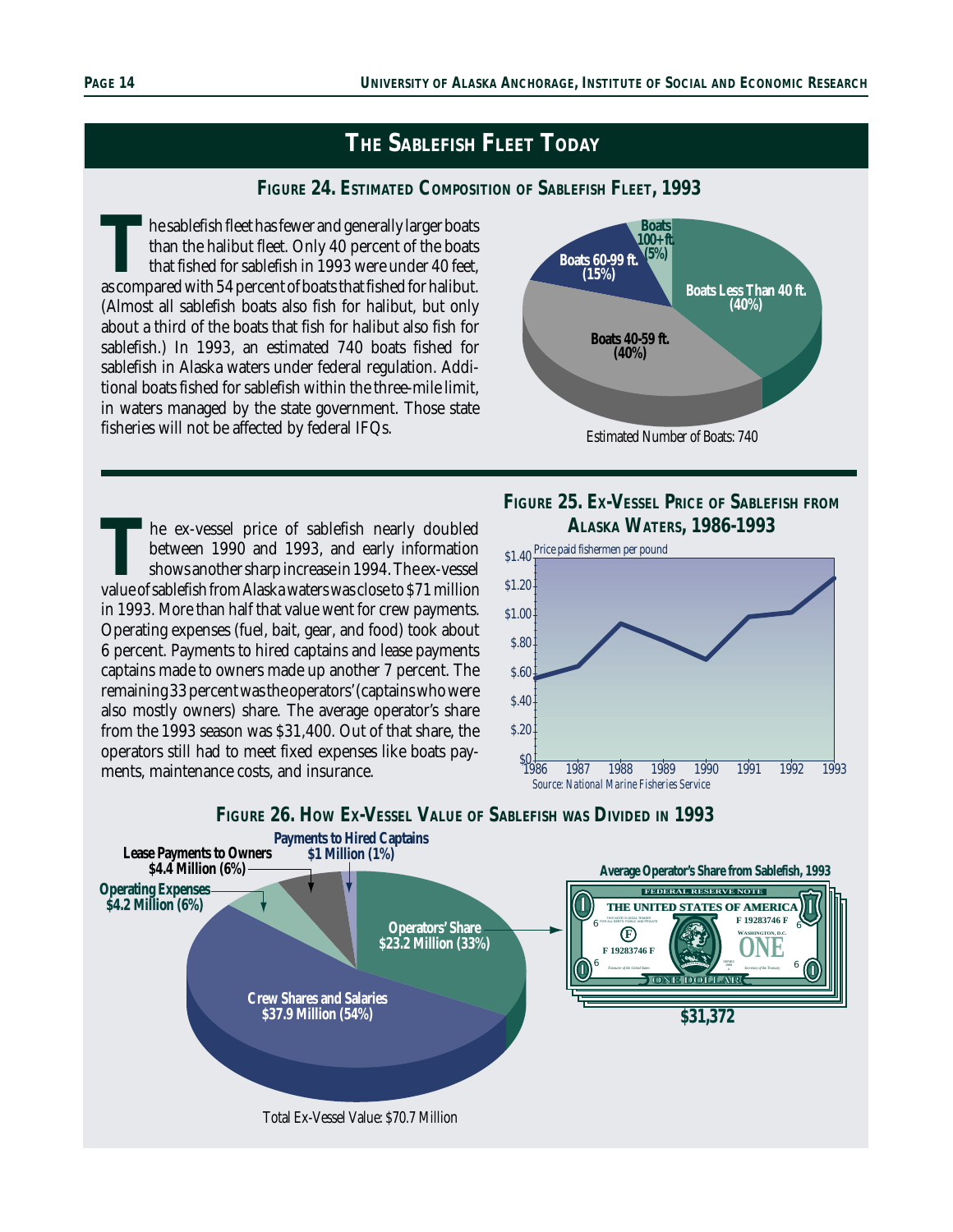

**Almost all crews fishing for sablefish were paid shares** of the catch. The average number receiving crewshares was 4, and they were paid an average 13 percent of the vessel's gross income from sablefish. Many of the catch. The average number receiving crew shares was 4, and they were paid an average 13 crew members also pay some of the operating expenses from their shares. Figure 28 shows where sablefish boats made landings in 1993. Note that the share of landings is not the same as the share of catch.

| TABLE 2. HOW ARE SABLEFISH CREWS PAID     |        |  |  |  |
|-------------------------------------------|--------|--|--|--|
| <b>Average Crew Share</b>                 | 13%    |  |  |  |
| <b>Average Crew Size</b>                  | 4.2    |  |  |  |
| <b>Average Percent Paid by Crew Share</b> | $99\%$ |  |  |  |

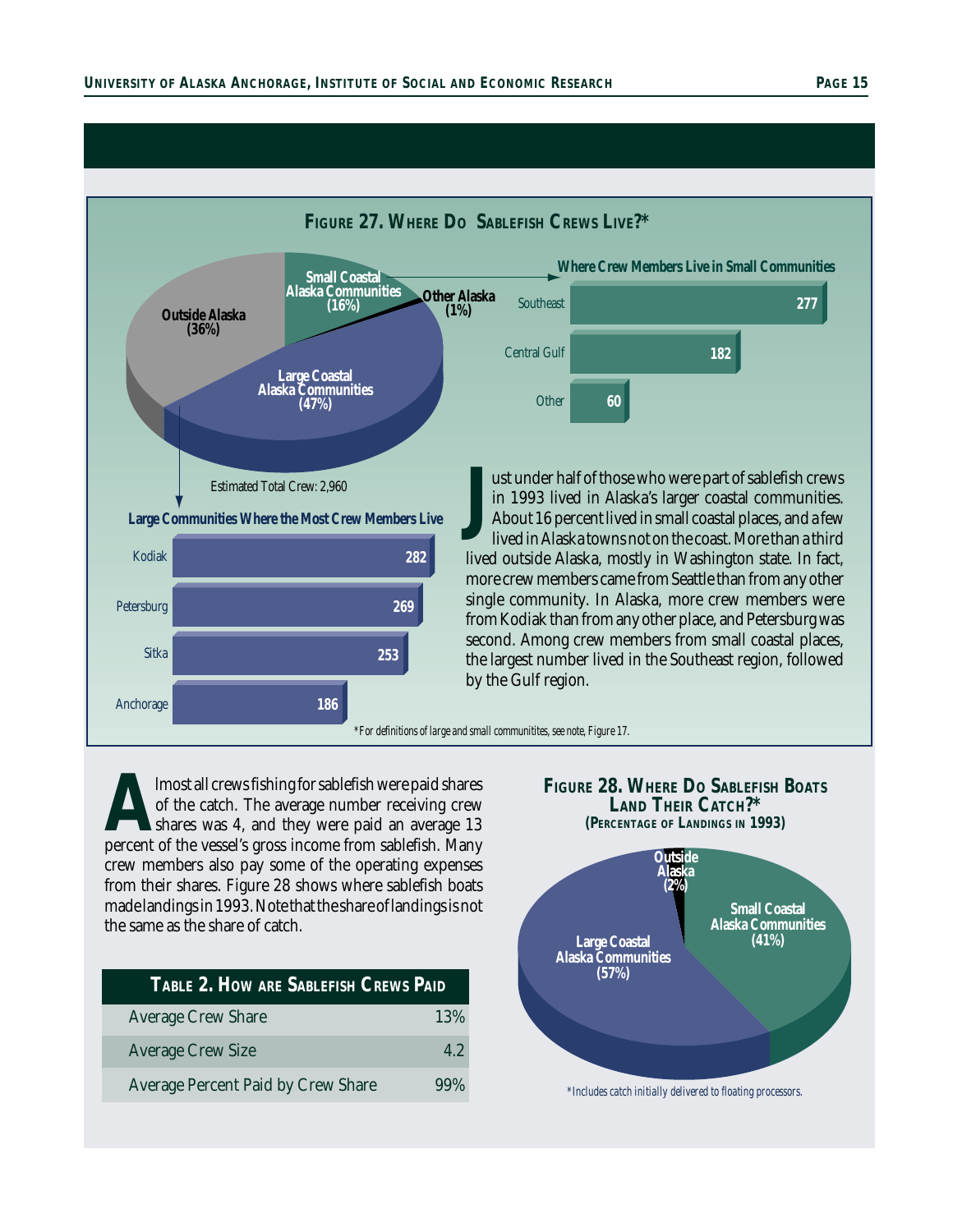## **INCOME AND EXPENSES OF THE HALIBUT AND SABLEFISH FLEETS**

**How much fishermen earn from Alaska fisheries**<br>and how much they spend in Alaska commu-<br>nities are important issues for the state's coastal<br>towns. In 1993 the halibut and sablefish fleets earned an and how much they spend in Alaska communities are important issues for the state's coastal estimated \$633 million in gross income from all the Alaska fisheries they took part in—including not only halibut and sablefish but also salmon, crab, Pacific cod, and others. The

biggest boats earned nearly two-thirds of that total and the smallest only about two percent.

For operators of the smallest boats, income from all types of fishing represented just over half their total 1993 income, as Figure 30 shows. Operators of larger boats earned almost all their 1993 income from fishing.







*\*Including not only halibut and sablefish but also other fisheries they participated in.*

#### **FIGURE 31. OPERATING EXPENSES OF THE HALIBUT AND SABLEFISH FLEETS, 1993\* (IN MILLIONS OF DOLLARS)**

The halibut and sablefish fleets spent about \$72 million for gear, fuel, food, and bait in 1993.<br>Fuel was the biggest single expense, accounting for 36 percent; the other three big expenses each million for gear, fuel, food, and bait in 1993. Fuel was the biggest single expense, accounting accounted for around 20 percent. As Figure 32 on the adjacent pages shows, about \$65 million of that spending was in Alaska and the remaining \$7 million outside the state. A big share of the spending outside Alaska was for gear.



*\*Including not only halibut and sablefish but also other fisheries they participated in.*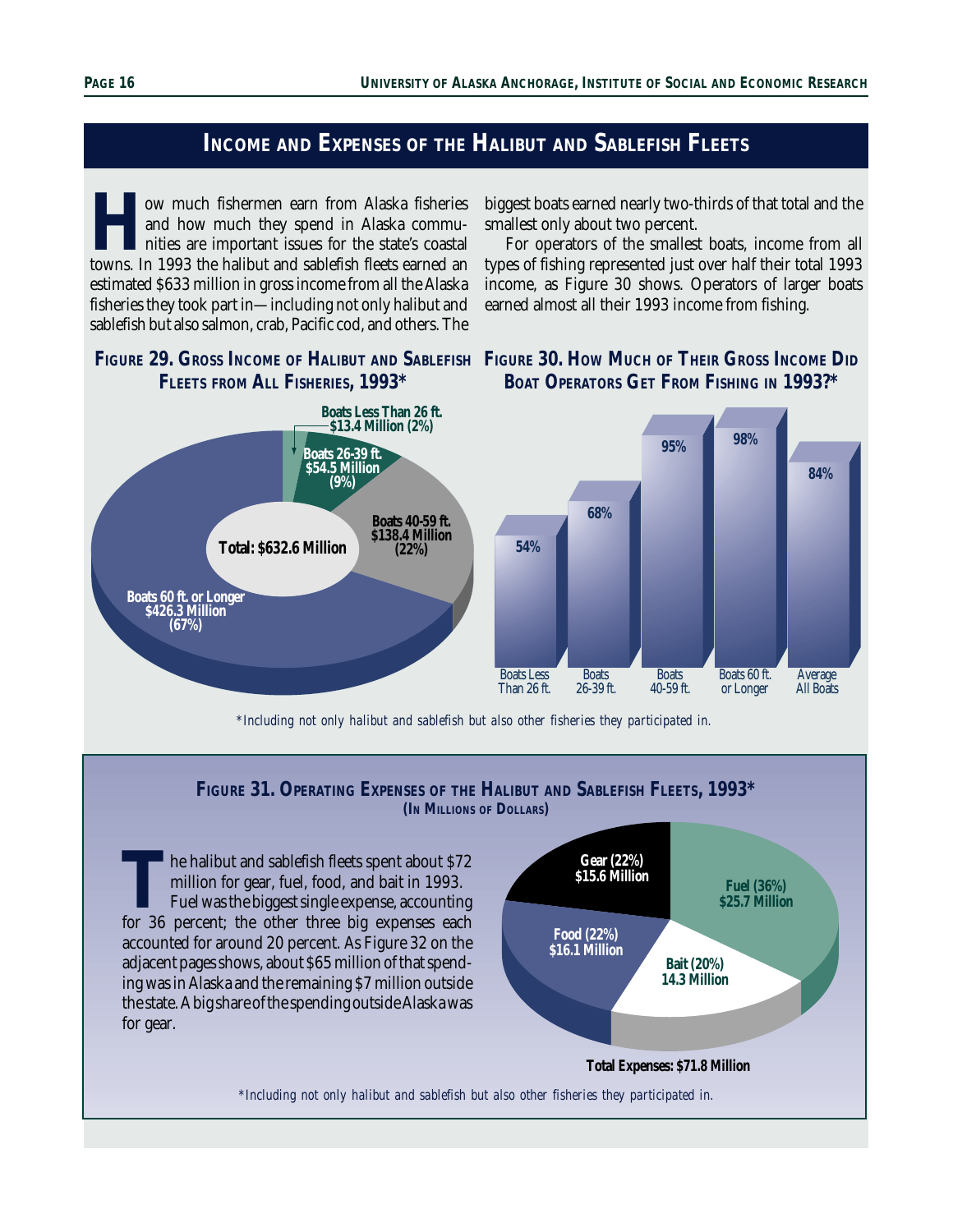bout 65 percent of the spending in 1993 was in<br>Alaska's large coastal communities, 26 percent in<br>Smaller coastal towns, and 9 percent outside. Dutch<br>Harbor and Kodiak saw by far the most spending—the Alaska's large coastal communities, 26 percent in smaller coastal towns, and 9 percent outside. Dutch Harbor and Kodiak saw by far the most spending—the fleets spent more than \$12 million in each of those places. Petersburg, Sitka, and Homer were other large coastal places where the halibut and sablefish fleets spent the most. Among smaller coastal places, fleet spending was highest in communities in Southeast Alaska, followed by small communities on the Alaska Peninsula. Much of the spending outside Alaska was in Seattle, Washington.

Another way of looking at fleet spending is how much boats of different sizes spent, and how much they spent in Alaska's larger and smaller communities (Figure 33). Boats of all sizes spent the most in large coastal places—anywhere from 54 to 88 percent of total spending. But they also spent significant amounts from 6 to 37 percent—in Alaska's small coastal towns. Smaller boats in particular spent a bigger share in small towns. Boats of all sizes spent relatively little outside Alaska, mostly for gear.

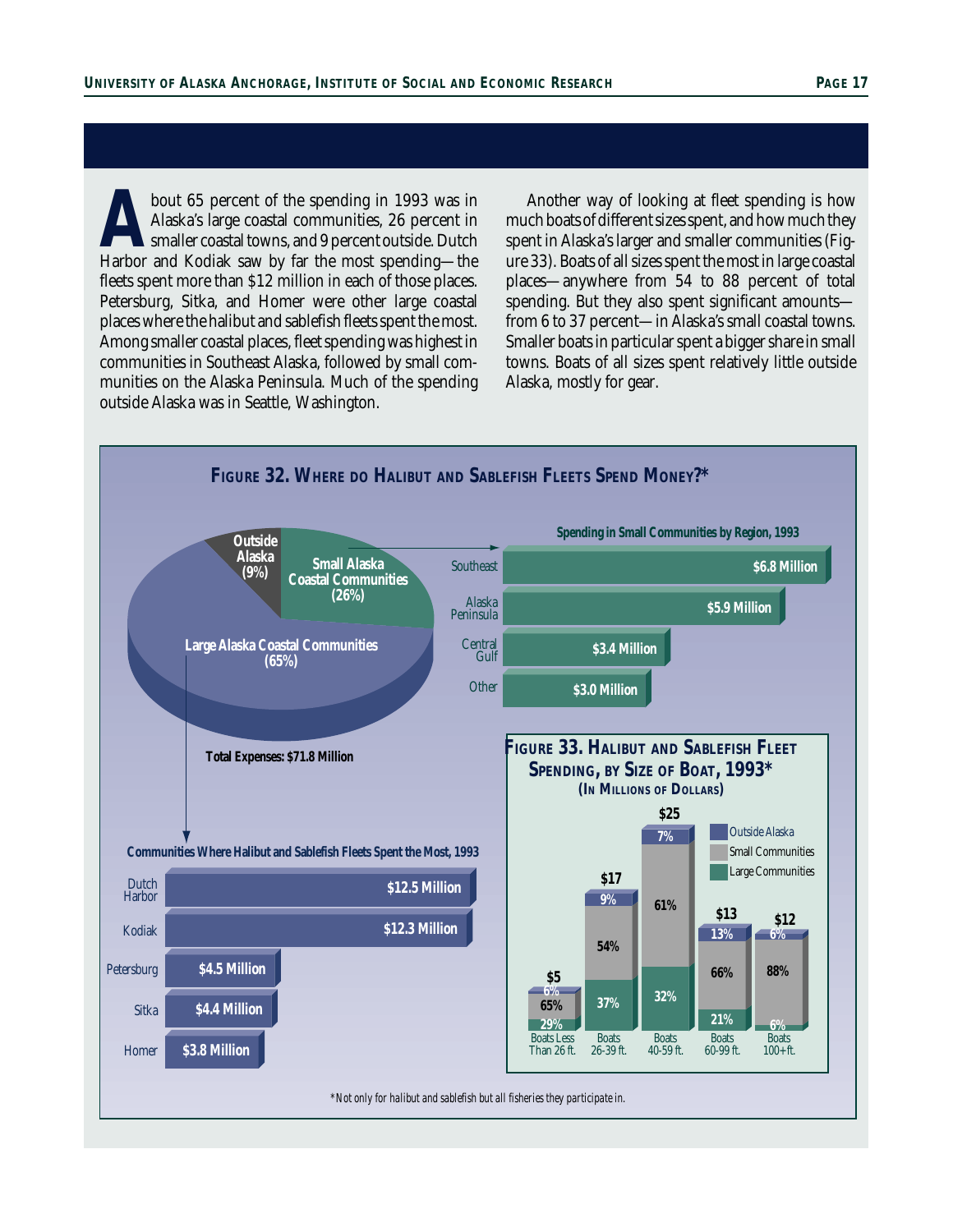## **POTENTIAL VALUE OF HALIBUT IFQS**

**W** for fishing in specific management areas (as shown on the map on page 4) and for specific boat sizes—boats under 35 feet, 35 to 60 feet, and over 60 for fishing in specific management areas (as shown on the map on page 4) and for specific feet. Those who receive shares will be able to sell or lease them within the same management area and for use on boats in the same size category.

Quota shares are rights to a percentage of the harvest. The halibut commission sets the annual harvest. Each year's harvest level, and an individual's quota share, will determine the IFQ—the number of pounds a quota holder can take in a given year.

How much might halibut IFQs be worth to the recipients? Whatever the value of IFQs turns out to be, they will be a gift from the public to the recipients: exclusive rights, at no charge, to a public resource.

In British Columbia—where an individual share system for halibut was established in 1991—halibut quota shares are selling at roughly three times the price of halibut (that is, a pound of quota share is selling for roughly three times the market price for a pound of halibut). Alaska's program and circumstances are somewhat different from British Columbia's, so that ratio might differ in Alaska.

We used our survey results to estimate the range of potential values of Alaska IFQs for halibut. Our survey didn't include everyone who might receive or want to buy quotas (since we interviewed only those who had fished for halibut recently), but the results still allow us to make a ballpark estimate of the potential value of halibut IFQs. Of course their value will be much clearer after the program has been underway for a while.

Different survey questions provided the lower and the upper bounds for potential values. The lower bound estimate comes from the prices fishermen said they would pay to buy additional quota shares. The upper bound estimate comes from the prices fishermen said they would have to get to induce them to sell some or all of their quota shares.

When the market for halibut IFQs has stabilized, quota prices will probably fall closer to the lower range of the estimate, since some people who are not fishing now—but who fished during the qualifying period—will probably be willing to sell their quotas at lower prices than current fishermen would ask. Another factor tending to keep quota prices lower is that some people who want to get into the fishery in the future will also have to buy boats and gear.

Our survey also included questions about leasing quotas—whether quota recipients would be willing to lease some of their quota to others, and whether they would be interested in leasing additional quota from others.

How much fishermen would pay to buy or lease quota, and how much they'd expect when they sold quota, would depend on the current price of halibut. We told our survey respondents to assume halibut was selling for \$2 per pound. That's higher than Alaska prices were in 1993, but it's reasonable to assume prices of \$2 per pound under the IFQ program. Because IFQs are specific to management regions, the value of a pound of halibut caught in one region differs from that caught in another. We would expect fishermen to be willing to pay more for the right to catch halibut closer to home and closer to product markets. With halibut selling for \$2 per pound, we estimated:

- Fishermen looking for additional quota shares would pay from \$5.59 per pound in Southeast Alaska to \$7.24 per pound in the Western Gulf of Alaska (Figure 34).
- Fishermen selling quota shares would ask similar prices in all regions—from \$9.68 in Southeast Alaska to \$10.18 in the Western Gulf (Figure 35).
- These estimated values per pound would convert to a total potential IFQ value of between \$292 million and \$480 million for the halibut fishery as a whole (Figure 36).





## **FIGURE 35. HOW MUCH WOULD YOU ASK PER POUND TO SELL SOME OF YOUR QUOTA SHARES?\***

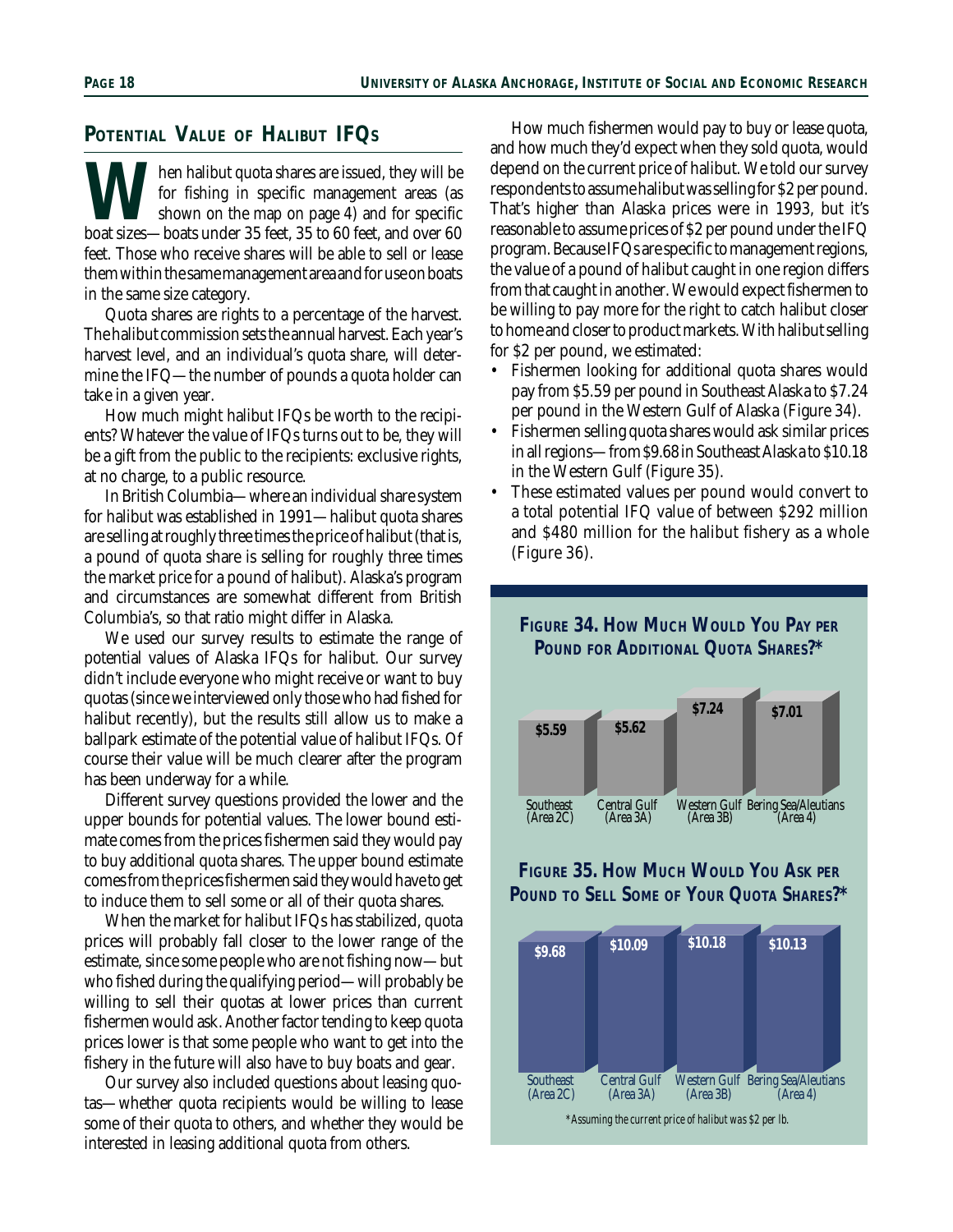

- Boats under 35 feet would get roughly 6 to 8 percent of the total IFQ value, boats 35 to 60 feet would get somewhere around 38 to 45 percent, and boats over 60 feet would get in the range of 48 to 56 percent.
- Few fishermen said they would want to lease any of their quota to others. But many said they were interested in leasing additional quota from others. We estimate that on the average, fishermen would be willing to pay about one third of the market price of halibut to lease additional quota (Figure 37).
- If the federal government were to collect royalties from the halibut fishery (which is currently prohibited under the Magnuson Act), it could collect as much as \$30 million annually, if the price of halibut were \$2 per pound. That's an estimate based on how much boat operators said they would pay to lease additional shares.

We also attempted to estimate values for sablefish IFQs, but were unable to because of the smaller number of respondents and the great uncertainty about future sablefish prices. Sablefish prices more than doubled in 1994, from the 1993 average of around \$1.26 per pound.

Although we can't provide a dollar figure, we expect that sablefish IFQs will be worth nearly as much as halibut IFQs. The combined value of public resources awarded to fishermen in the two IFQ programs almost certainly exceeds half a billion dollars.

## **CONCLUSIONS**

The information we've presented in this report gives us a start toward assessing the likely effects of the IFQ program. The principal advantage of the program—that it will make it easier to control the problem of too many boats going after too few fish—raises some issues about its long-term effects on Alaska's coastal communities.

As some quota holders sell out, the halibut and sablefish fleets will likely get smaller. The North Pacific Fisheries Management Council has estimated that a few hundred boats fishing year-round could take the entire allowable harvests of halibut and sablefish. The fleets (which have several times that many boats) will not get that small, because of restrictions in the IFQ program.

There are for instance, caps on how much quota a single boat can accumulate—1 percent or less of quota in each category. Quota will be issued for specific management areas and specific boat sizes, and can't be sold outside those categories. Restrictions on transferring quota from one size boat to another are intended to help insure a place in the fleet for small boats (which tend to be more concentrated in smaller communities). Also, the program reserves a small share of the quota for rural communities in western Alaska.

Another effect of the IFQ program is that it will exclude some people who are fishing now. An estimated one quarter of those who captained halibut boats in 1993 don't expect to get quotas. Some won't be able to buy the quotas they need to keep fishing. Many people are worried that only well-financed owners of the largest boats will be able to afford quota shares.

With smaller fleets and higher costs of getting into the fisheries, Alaska's coastal communities could lose jobs and income. Those potential losses are especially worrisome for the smallest communities, where there are very few alternatives to fishing. The box on the next page shows some measures of the importance of the halibut and sablefish fleets to Alaska's small coastal towns.



*IFQs will save lives and boats. The problem is who gets stomped on in the process.*

*I lost \$30,000 in gear and probably \$40,000 in sablefish because of the overcrowded, short openings. Four other boats came right behind me and laid gear on top of mine.*

——Alaska longliners